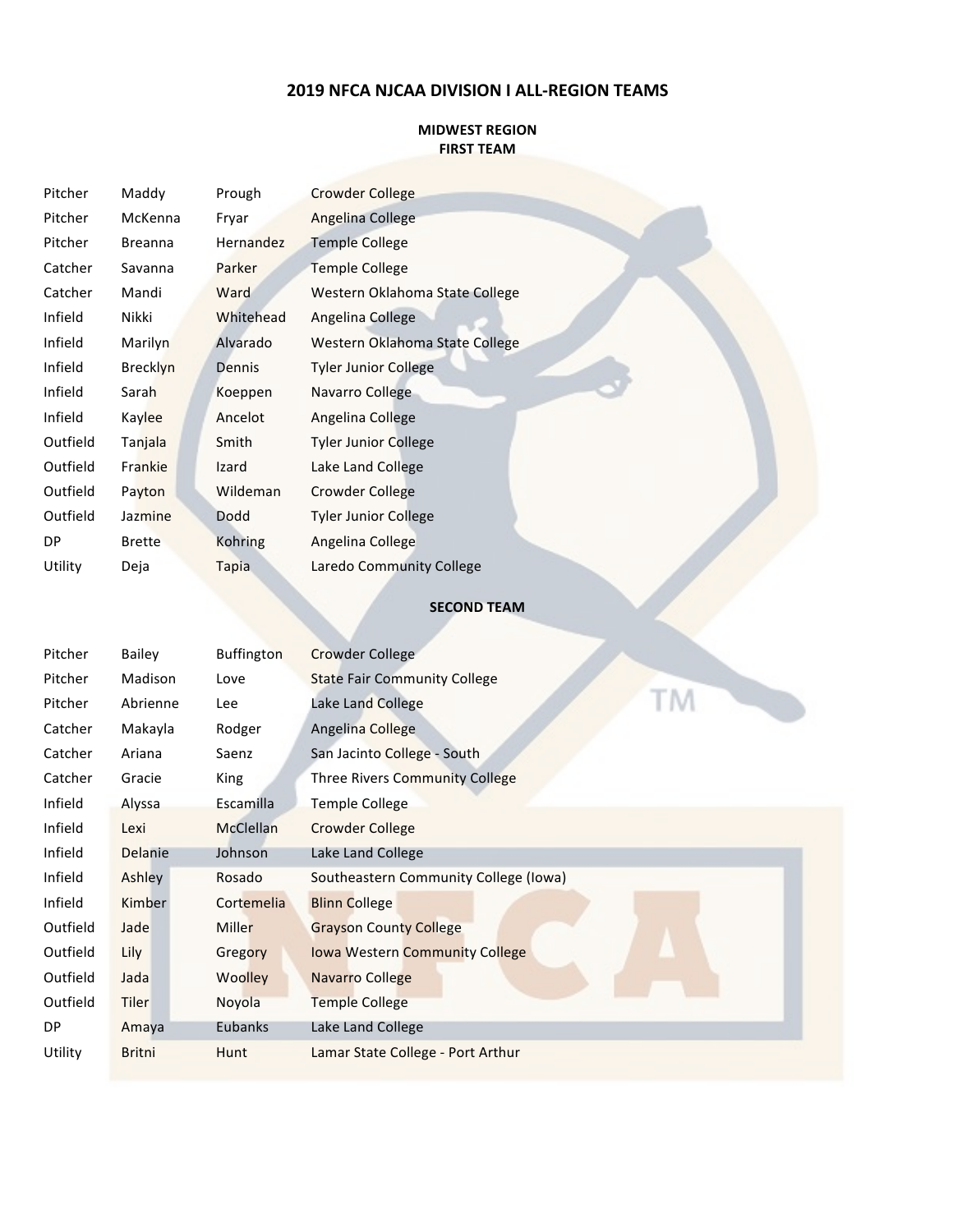## **SOUTH REGION FIRST TEAM**

| Pitcher  | Kelsi          | Collins       | Florida SouthWestern State College                  |
|----------|----------------|---------------|-----------------------------------------------------|
| Pitcher  | <b>Brianna</b> | <b>Bailey</b> | Chipola College                                     |
| Pitcher  | Hannah         | Poole         | <b>Gulf Coast State College</b>                     |
| Catcher  | Candela        | Figueroa      | Chipola College                                     |
| Catcher  | Chelsea        | Peace         | Seminole State College of Florida                   |
| Infield  | Tiffany        | Steczo        | College of Central Florida                          |
| Infield  | Rebeca         | Laudino       | Florida SouthWestern State College                  |
| Infield  | Haley          | Sandridge     | Chipola College                                     |
| Infield  | Juliana        | Speranza      | Indian River State College                          |
| Infield  | Addie          | Robinson      | <b>Wallace State Community College - Hanceville</b> |
| Outfield | Eila           | Infante       | Chipola College                                     |
| Outfield | Paris          | Woods         | Florida SouthWestern State College                  |
| Outfield | Maggie         | Trgo          | <b>College of Central Florida</b>                   |
| Outfield | Joanna         | Muldoon       | <b>College of Central Florida</b>                   |
| DP.      | Owen           | <b>Bowers</b> | Florida SouthWestern State College                  |
| Utility  | Amy            | Woodham       | Chipola College                                     |

## **SECOND TEAM**

| Pitcher  | <b>Brooke</b> | Parrott       | Chattanooga State Community College           |
|----------|---------------|---------------|-----------------------------------------------|
| Pitcher  | Dawn          | <b>Bodrug</b> | Indian River State College                    |
| Pitcher  | Katelyn       | Wilfert       | Eastern Florida State College                 |
| Catcher  | Anina         | Fernandez     | <b>College of Central Florida</b>             |
| Infield  | Gretchen      | Ebert         | College of Central Florida                    |
| Infield  | Haley         | Smith         | Chattanooga State Community College           |
| Infield  | Nikki         | Pennington    | Eastern Florida State College                 |
| Infield  | Sierrah       | Gani          | Georgia Highlands College                     |
| Infield  | <b>Taylor</b> | Robinson      | <b>Gulf Coast State College</b>               |
| Outfield | Haley         | Hinz          | Seminole State College of Florida             |
| Outfield | <b>Bailey</b> | Smith         | Chattahoochee Valley Community College        |
| Outfield | Madison       | Headley       | Indian River State College                    |
| Outfield | <b>Haley</b>  | Lyner         | <b>Southern Union State Community College</b> |
| DP       | Giavonna      | Auricchio     | Daytona State College                         |
| Utility  | Ashley        | Autuori       | <b>Northwest Florida State College</b>        |
|          |               |               |                                               |